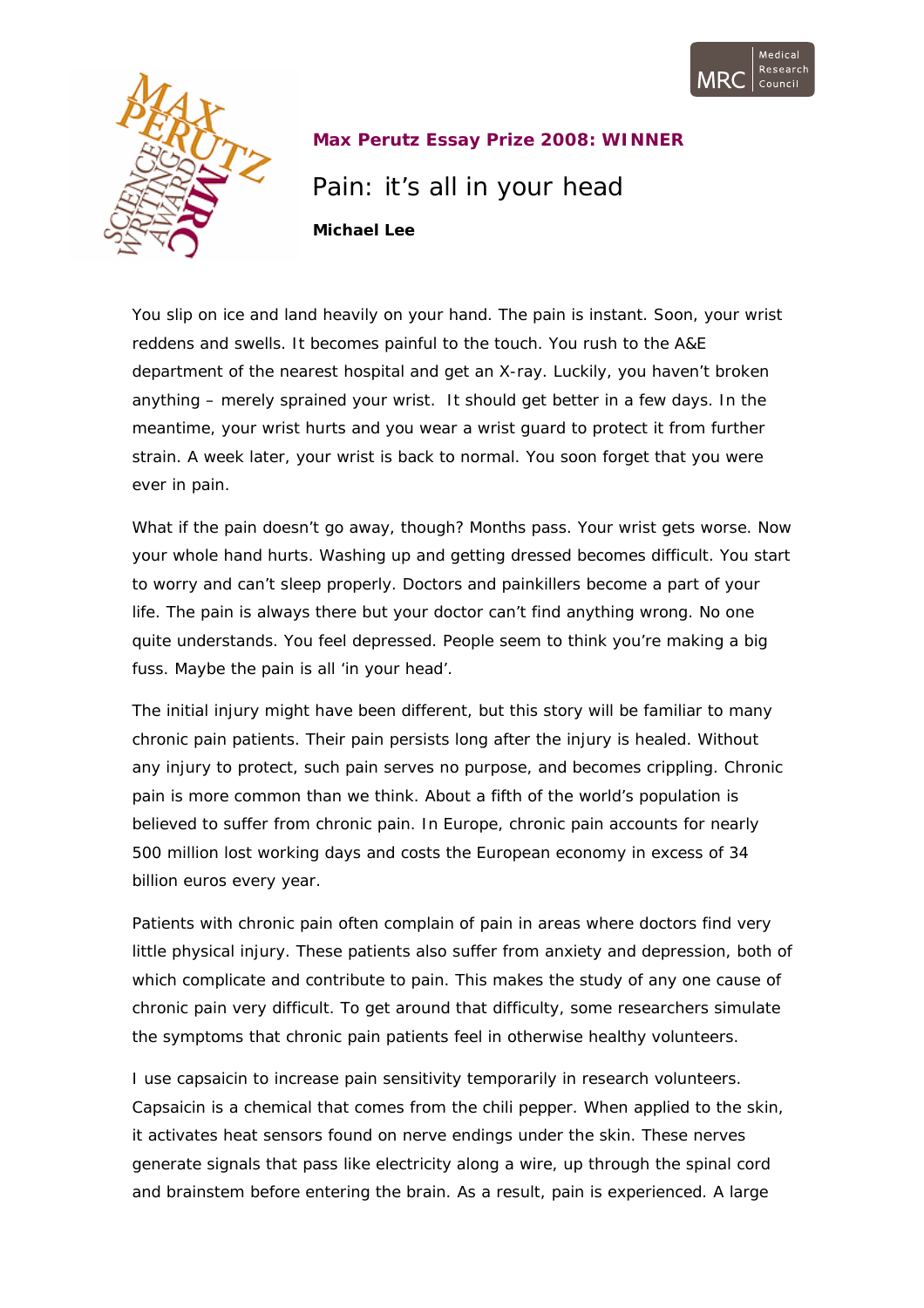area of skin surrounding around the spot where capsaicin has been applied also becomes sensitive. More pain than usual is experienced when a pin pricks the skin. Even a gentle caress can be painful.

What causes this increased pain sensitivity? One theory is that the nervous activity caused by capsaicin or by real life injury does not just get transmitted from the spinal cord to the brain, where it is experienced as pain, but also changes the nerve circuits through which it passes. These circuits get rewired as amplifiers and increase nerve activity so that more pain is experienced.

Brain scans can help locate these pain-amplifying circuits. Functional magnetic resonance imaging (FMRI) is a type of brain scan used in research. FMRI detects changes in magnetic fields that are related to brain activity. The big advantage FMRI has over other type of brain scans is that it does not involve radiation. I used FMRI to scan the brains of research volunteers whose skin had been sensitized by capsaicin and found increased activity in their brainstems. So perhaps the brainstem is an area where nerves get rewired to amplify pain.

Fortunately, the increased sensitivity caused by capsaicin is temporary. Within a few hours, all is back to normal for the research volunteer. The situation is of course quite different for the chronic pain patient. Their sort of pain doesn't go away. Have their 'pain amplifiers' become self-sustaining? If so, what has caused that to happen? Can these amplifiers be turned down? Perhaps these are questions that can only be answered by examining chronic pain patients directly.

Research like mine helps develop methods that allow us to look at what the human nervous system is doing when pain is felt. In future, these methods may help doctors figure out the source of pain in chronic pain patients. The pharmaceutical industry may be able to discover how existing painkillers work in patients themselves, not just in animals, and use that knowledge to develop better painkillers with fewer side effects. In the meantime, knowing that pain can be sustained by the nervous system in the absence of any detectable injury is changing the way doctors and society view and treat chronic pain patients. Chronic pain may well be 'in the head' but it remains very real to patients who suffer from it, and to the people who care for them.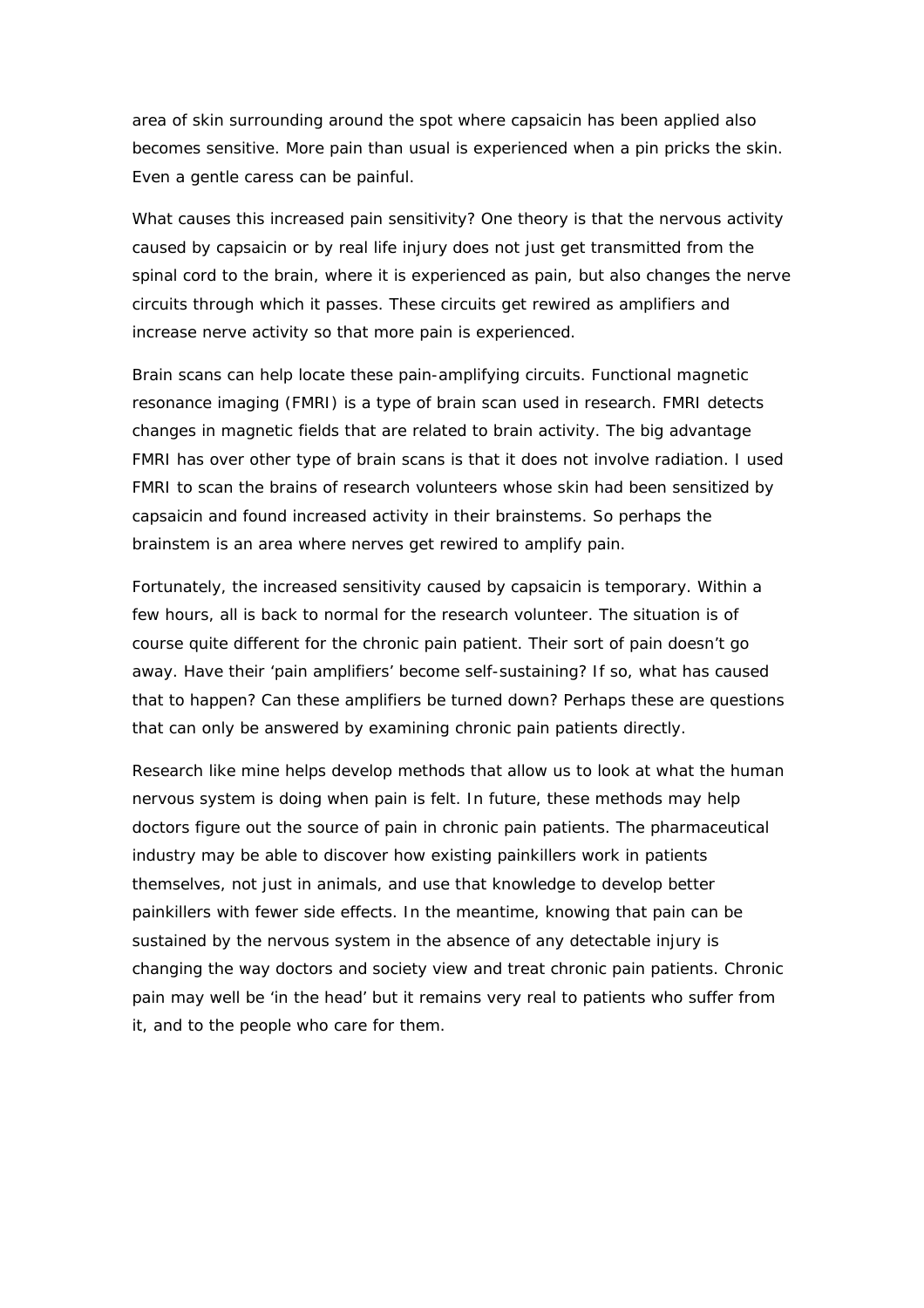



## **Max Perutz Essay Prize 2008: JOINT RUNNER-UP**

## The Cold That 'Never Goes Away': Understanding Aspirin Sensitive Respiratory Disease

#### **Sophie Farooque**

Your nose is more congested than the M25 on Friday night. Your partner has kicked you out of bed for snoring. Running for the bus feels like an Everest ascent with a backpack. Your favourite pasta tastes like boiled cardboard. Innocent signs? Or is something more sinister creeping up, about to take over your life?

You are an adult in your prime but that's just when it strikes. You have ASRD. No you don't catch it from toilet seats; it stands for aspirin-sensitive respiratory disease, one of the most aggressive forms of asthma known. It can kill you within the hour, if you swallow something as seemingly harmless as aspirin. First you get a cold that never goes away then before you know it you are more breathless than Paula Radcliffe on the last lap - except all the time. But, it doesn't stop there. The disease destroys the lining of your nose and sinuses, filling them with fat slug-like polyps. Bugs cheerfully move into your blocked sinuses, and breed away causing pain, headaches and frequent trips to the doctor for antibiotics and painkillers. Except that you can no longer take painkillers.

Most of us swallow a couple of aspirin for a headache without giving it a second thought. The most widely consumed drug in the world, we use aspirin to prevent heart disease, eradicate hangovers, relieve colds and reduce DVT risk whilst flying. Now, if you take aspirin or ibuprofen, your chest shuts up tighter than a squeezed out dishcloth. Next thing you know, it's an ambulance, blue lights and a stay in your local intensive care unit. After a week of steroids, oxygen and bedpans, you decide that the description "aspirin-sensitive" is a tribute to English understatement: it's a death trap.

As ASRD progresses so does reliance on nasal sprays, inhalers and tablets. You are left puffing away, pockets more full of medicines than the average chemist, permanently having lost all sense of smell and taste. You are sent to the surgeon to clear out your nose: he snaps on his gloves and digs out multiple gelatinous polyps. Afterwards in an Alan Titchmarsh moment, he tells you polyps are like 'garden weeds' - easy to pull out but quick to grow back - sometimes within weeks. You both know that even the best 'weed killers', namely the medication prescribed just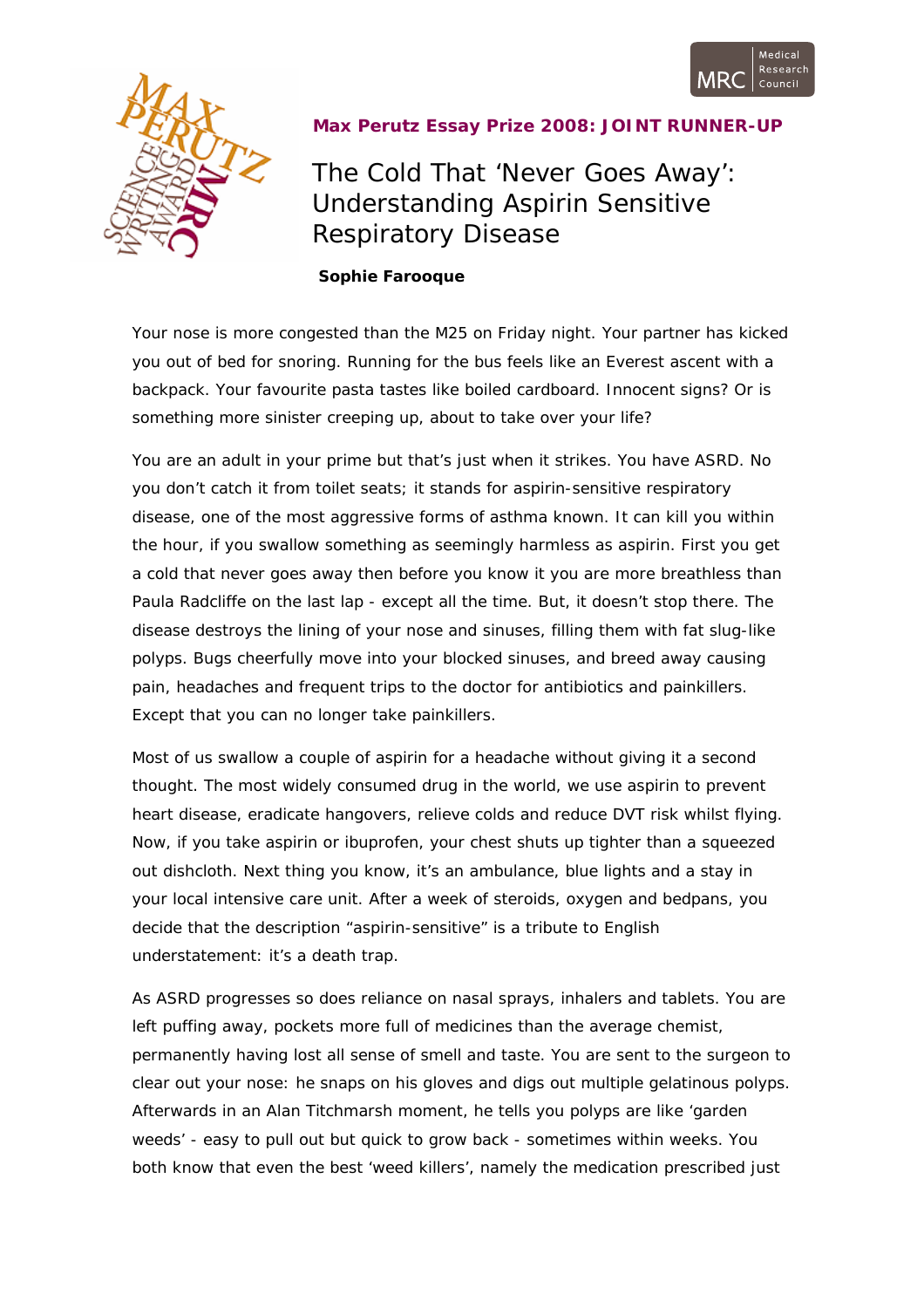does not work that well. A season ticket to the theatre (operating) has your name written on it.

Having made light of ASRD, as do some of my patients who use humour to bravely battle on against this disease - the grim reality is ASRD is a life sentence. As a specialist I do not exaggerate. Once diagnosed, you require lifelong medication but despite this will never have another symptom-free day. With over half a million fellow sufferers you are not alone, about 10% of the 5.2 million asthmatics in the UK have ASRD. I want to find new, effective treatments for these patients, and urgently. But how can we safely research this debilitating condition? Giving aspirinsensitive subjects, aspirin to investigate its effects, is both unethical and dangerous.

In the last year, I have developed a test-tube (in vitro) model of ASRD. This is exciting because it allows me, at no risk to aspirin-sensitive patients, to recreate the inflammation found in their airways. I can conduct detailed experiments and try to understand why aspirin makes these individuals so ill. This model therefore unlocks the door to the mechanisms driving this condition, thereby opening the gateway to new treatments.

In our airways an enzyme called COX-1 manufactures chemicals called prostaglandins. Aspirin blocks COX-1 and inhibits prostaglandin synthesis. Some prostaglandins exacerbate asthma, but one called prostaglandin  $E_2$  (PGE<sub>2</sub>) has protective effects. It even protects ASRD patients, from the life-threatening respiratory crisis taking aspirin provokes. PGE<sub>2</sub> acts on four receptors called EP1-4 and levels of the EP2 receptor are far lower in the airways of aspirin-sensitive compared to aspirin-tolerant individuals. I believe it likely that aspirin-sensitive asthmatics make insufficient PGE<sub>2</sub> and after taking aspirin their PGE<sub>2</sub> levels drop precipitously lower. This would explain why their disease is worse in general and becomes far worse if exposed to aspirin. Another possibility is  $PGE<sub>2</sub>$  cannot protect these patients due to low EP2 receptor expression, even if adequate levels are produced. This newly developed model will allow me to determine if this is the case.

As well as sorting out these mysteries, I hope my work will translate into future benefits for aspirin-sensitive individuals because potential medicines which stimulate the EP2 receptor have already been identified. New treatments will reduce the significant financial cost this condition places on the NHS but most importantly will free patients from the life sentence that is ASRD.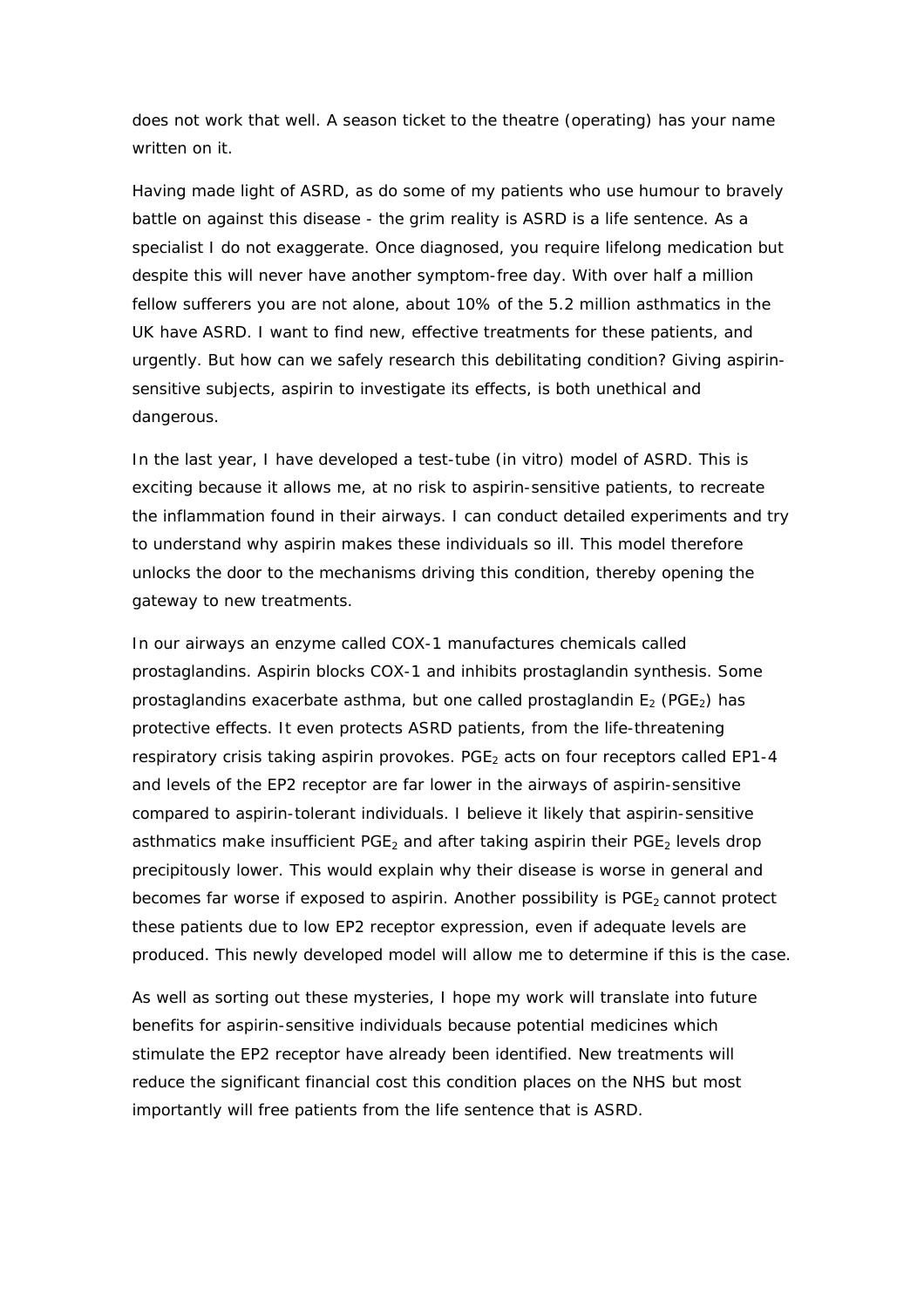



### **Max Perutz Essay Prize 2008: JOINT RUNNER-UP**

## Every Little Helps: Promoting Physical Activity for Health

#### **Clare Watkinson**

We've all done it. The merest glimpse of summer, and we're frolicking half-naked in the chilly spring winds, loose limbs in all their goose-bumped glory. And then the full horror hits: shorts and swimwear that display our annual slippage as faithfully as Clingfilm on a Christmas Turkey. 'If only we'd done a bit more exercise!' we groan. But how? Getting into one of these industrial sports bras is strenuous enough, and without an advanced qualification in yoga it's all too easy to end up like a bondage display gone wrong. And as for the local pool, the last thing I want is to don the dreaded lycra - only to be mistaken for a stray jellyfish tangled in seaweed. So why not save ourselves the trauma, and park our trainers for good?

As Edward Stanley once remarked, 'Those who think they have not time for bodily exercise will sooner or later have to find time for illness' – although we don't necessarily need to stomach-crunch our way to good health either. Current guidelines recommend at least thirty minutes of moderate physical activity five days a week, and whether we're washing the car, chasing the kids in the garden, or simply taking the dog for a walk, we only need to move our bodies enough to breathe a little deeper and feel a little warmer for it to count.

But despite growing evidence that physical activity helps prevent obesity, heart disease, diabetes, stroke, cancer, osteoporosis and even depression, the number of people achieving minimum recommendations continues to fall. Over a quarter of the UK population are now classified as inactive, and recent estimates by the World Health Organization rank inactivity as one of the ten leading causes of death in developed countries. In a culture that places great importance on preserving youth and longevity, why do we continue to abandon the most potent anti-ageing treatment of all?

To estimate how potent these effects might be in the UK, I looked to data from the 1990 UK National Fitness Survey, which collected detailed physical activity reports from over 4000 men and women on the four weeks before their interview. Using tagged mortality records from the next sixteen years, I was able to show that even very modest amounts of reported physical activity – as little as one to four occasions of moderate or vigorous activity longer than twenty minutes – were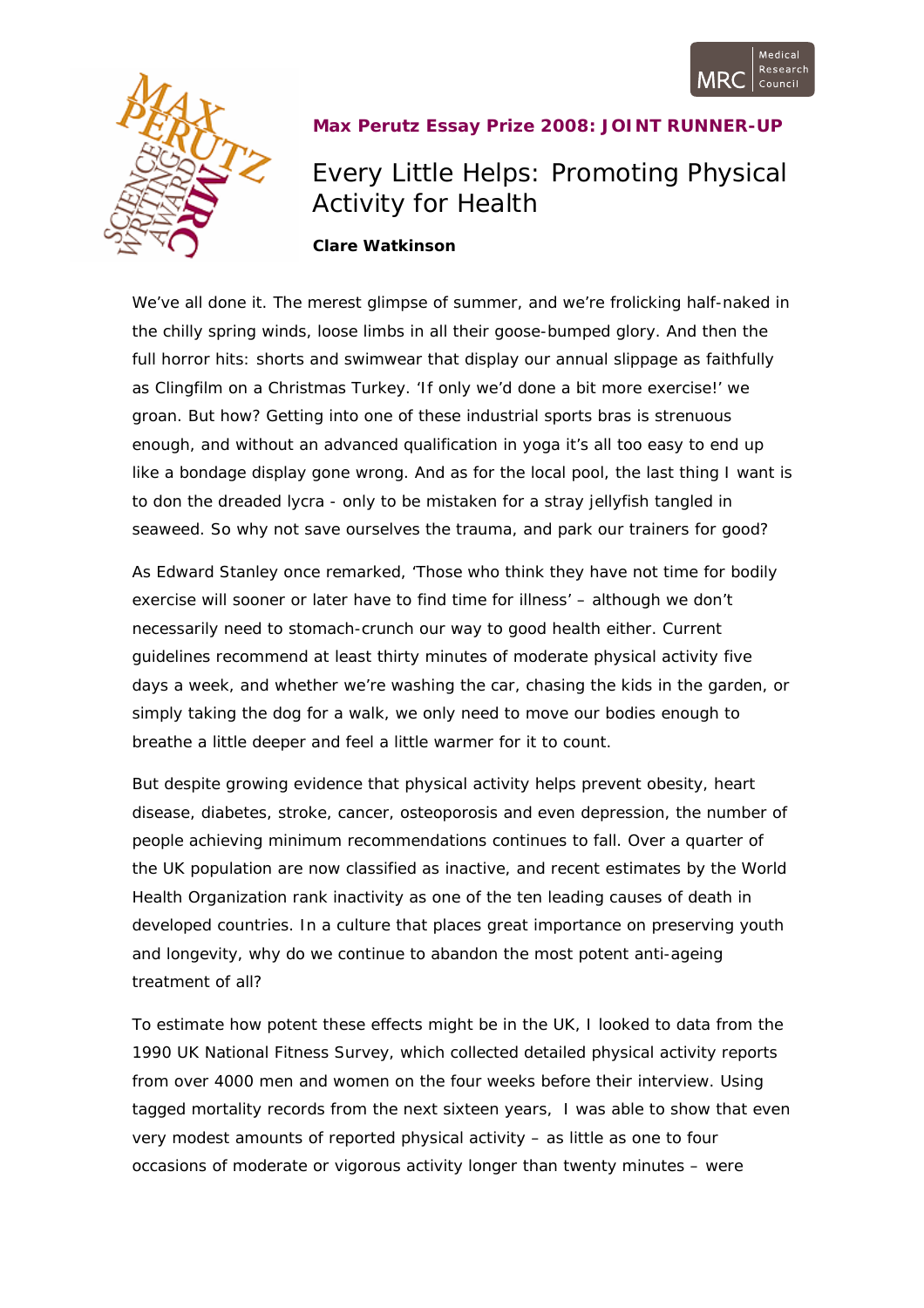associated with a roughly 30% reduced risk of mortality. This was true for all age, BMI and socioeconomic groups.

Yet research shows that even among those who don't meet the recommended guidelines, 60% still overestimate their true level of physical activity, with many of us falsely believing we're doing enough already. And unless the inactive identify themselves as such, public health messages will only preach to the converted. But what if we simply measure people's physical activity using a scientific method and tell people the result? Could it make any difference?

This is the question behind my main research study, a randomized trial known as FAB (Feedback, Awareness and Behaviour). To measure the effect, we ask volunteers to wear a small device known as an Actiheart, a combined heart rate and movement sensor that attaches to their chest with the help of sticky electrodes. Weighing less than a few grams, it is a discreet device that allows us to record the volunteers' movement and heart rate over six days and nights, and to compute an overall physical activity score at the end. So that we can compare different kinds of feedback against a 'control' condition, volunteers are then allocated to one of four groups by chance, helping to make sure the groups are the same to start with. While one group receives a questionnaire only, the remaining groups receive one of three levels of feedback and the same questionnaire. A month later, we ask them to wear the Actiheart monitor again, enabling us to monitor any change in physical activity.

The results? Still eagerly awaited. But their importance lies not just in the possibility of a positive effect, but in the impact of 'desirable' results on behaviour too, about which we know very little. While some may be motivated to keep up the good work, others may be falsely reassured and perceive less need to stay active. And at the other end of the scale, undesirable feedback could result in worry or anxiety, prompting fatalistic attitudes and reduced activity. Only time will tell. But whatever the outcome, the hope is that it will lend just a little more evidence-based muscle to the ongoing campaign.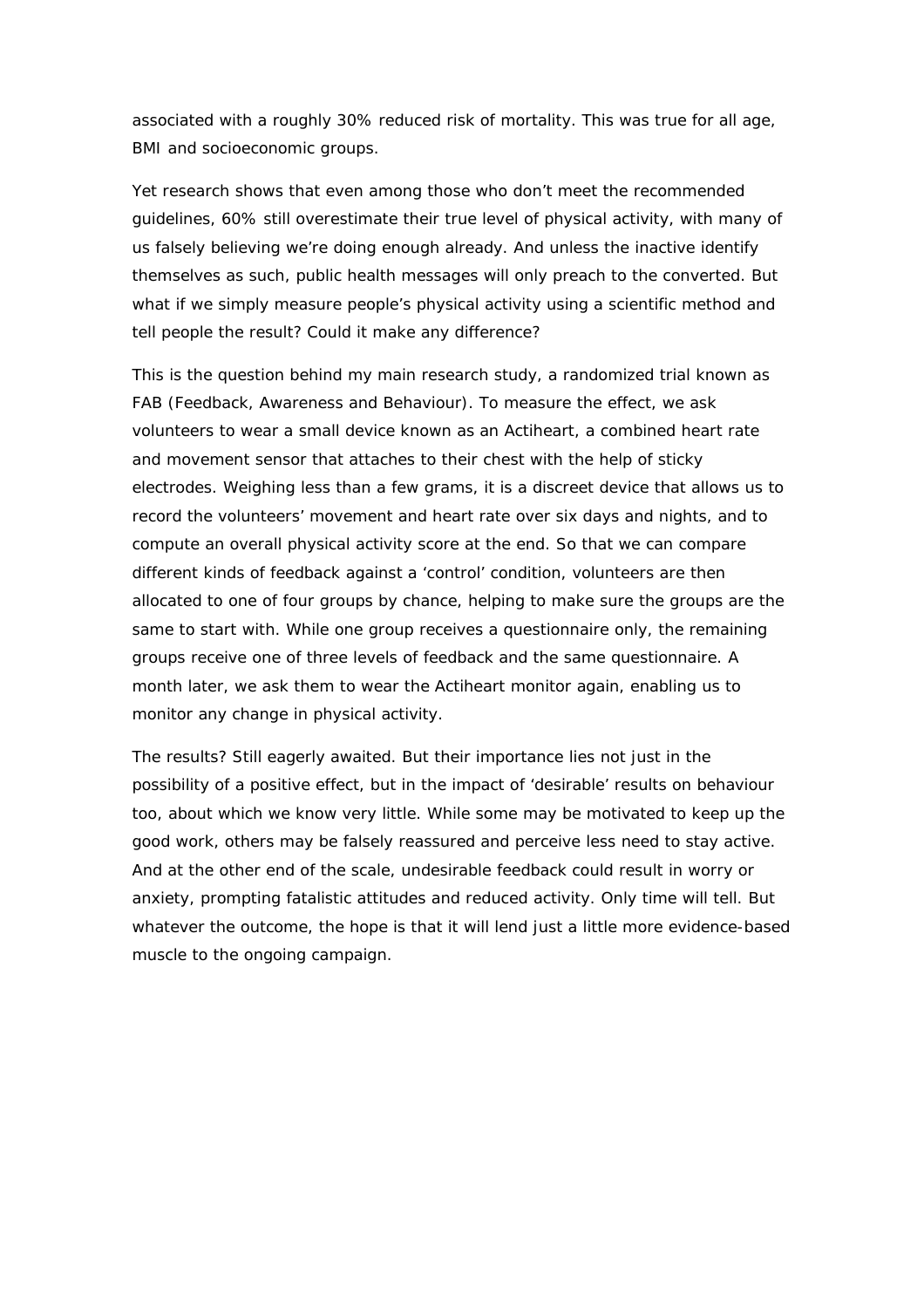



# **Max Perutz Essay Prize 2008: COMMENDED**  How to grow a thymus

**Adrian Fraser** 

A question. The thymus is:

a) a small Australasian shrub with bright pink flowers, cultivated for its edible and nutritious berries;

b) a rare, subtropical rodent, mostly nocturnal, noted for its burrowing habits;

c) an organ found directly above the heart in mammals, where white blood cells develop?

The problem with working on a relatively obscure organ (the answer is c, by the way) is that whenever someone asks me what I study, I then have to spend some time explaining what a thymus is and why it is important. Sometimes I wish I'd chosen neuroscience, so I could just say "The Brain" and leave it at that: which is a shame, because the thymus really is a fascinating thing, berries or no berries.

At birth, our thymi (the slightly irregular pluralisation doesn't help much, but at least they're not pancreases. Pancreae? Pancreata?) weigh about 15 grams and continue to grow until puberty when they can reach 35 grams. The bad news is that after this it's all downhill, so that by the age of 60, they weigh as little as they did when we were born and are often almost entirely absent by 70. The ancient Greeks knew this, but they had even less idea about what the thymus does than most people I meet at parties. In the 60s, it was found to be involved in the immune response and since then many details of its structure and function have been uncovered. It turns out that the thymus contains lots of white blood cells called thymocytes or T-cells. The job of these cells is to circulate in the blood, recognising and attacking foreign or infected cells and the thymus is where they learn to do it.

When young T-cells enter the thymus, they rearrange themselves, so that each one develops a unique receptor on its surface which they use to recognise unwanted invaders. It acts like a lock which can only be opened by a specific molecular key, maybe a protein found on the surface of infected cells. The question is how do Tcells learn to recognise something that they've presumably never seen before? The answer is that the vast majority of them don't. Of all the T-cells that enter the thymus, only 2% survive to be released into the blood, making it a very harsh learning experience indeed. Immature T-cells are tested to make sure that their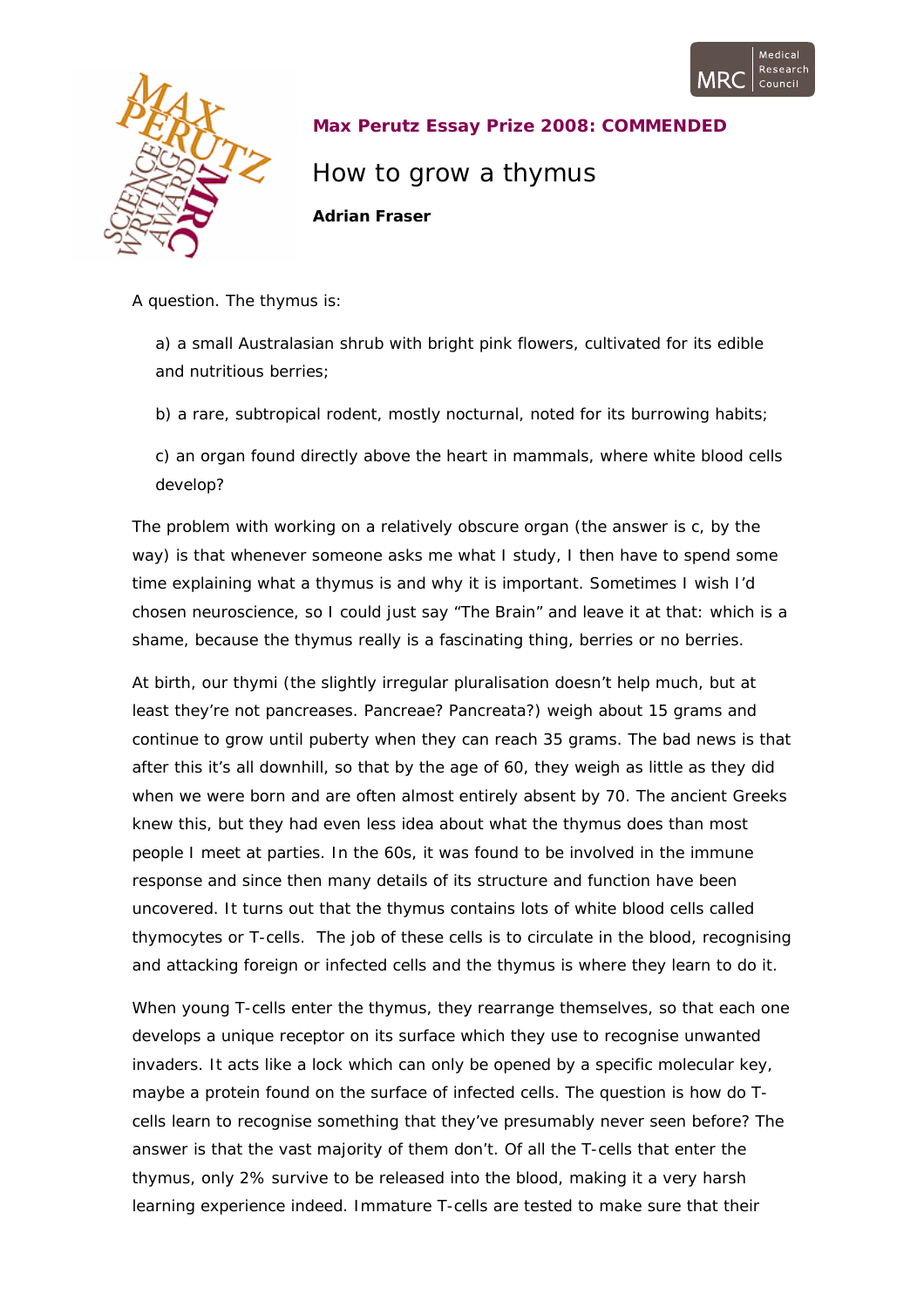locks will open when needed, then to make sure their particular keys don't belong in our bodies. If they fail an exam, they get weeded out, no re-sits permitted. Only those T-cells with working locks that don't open for any keys we already own get to graduate and, with the help of the thymus, become fully active immuno-police.

So if your thymus doesn't do its job right, you wind up unable to fight off diseases or with an over-eager immune system that turns on you. Neither of which is much fun. But didn't I already say that our thymi start shrinking just as soon as our lives are getting interesting? The *really* bad news is that I did and it does. It's one of the reasons that the elderly are more susceptible to diseases and less able to fight them off. And its not just age that can lead to the loss of thymus function, some diseases and some treatments can take their toll, particularly in people closer to retirement than puberty.

The lab I work in focuses on the development of this under-appreciated organ and, in particular, on how a small number of cells manage to grow and develop into such a complex tissue. We have managed to separate out a specific group of cells in mice that are sufficient to create a thymus-like structure which can properly educate and activate T-cells. We can even get them to do this in a Petri-dish, which is great if you need a constant supply of mouse T-cells. The problem is that we can only do this with cells taken from early embryos, which isn't going to reassure any 70-year olds. I'm currently trying to figure out what these cells require to grow and to maintain their ability to form all of the important functional cell types in the adult thymus. This ultimately comes down to a combination of intelligent guesswork and trial and error but, along the way, my hope is to gain a better understanding of these early thymus cells and the environment that suits them. Eventually, I hope to apply this understanding to try isolating cells in adult thymi that can help regrow damaged or depleted tissue. For the meantime though, I'm busy trying to coax our cells into maintaining their thymic potential, which they seem unfortunately keen to lose. Still, at least I don't have to learn topiary.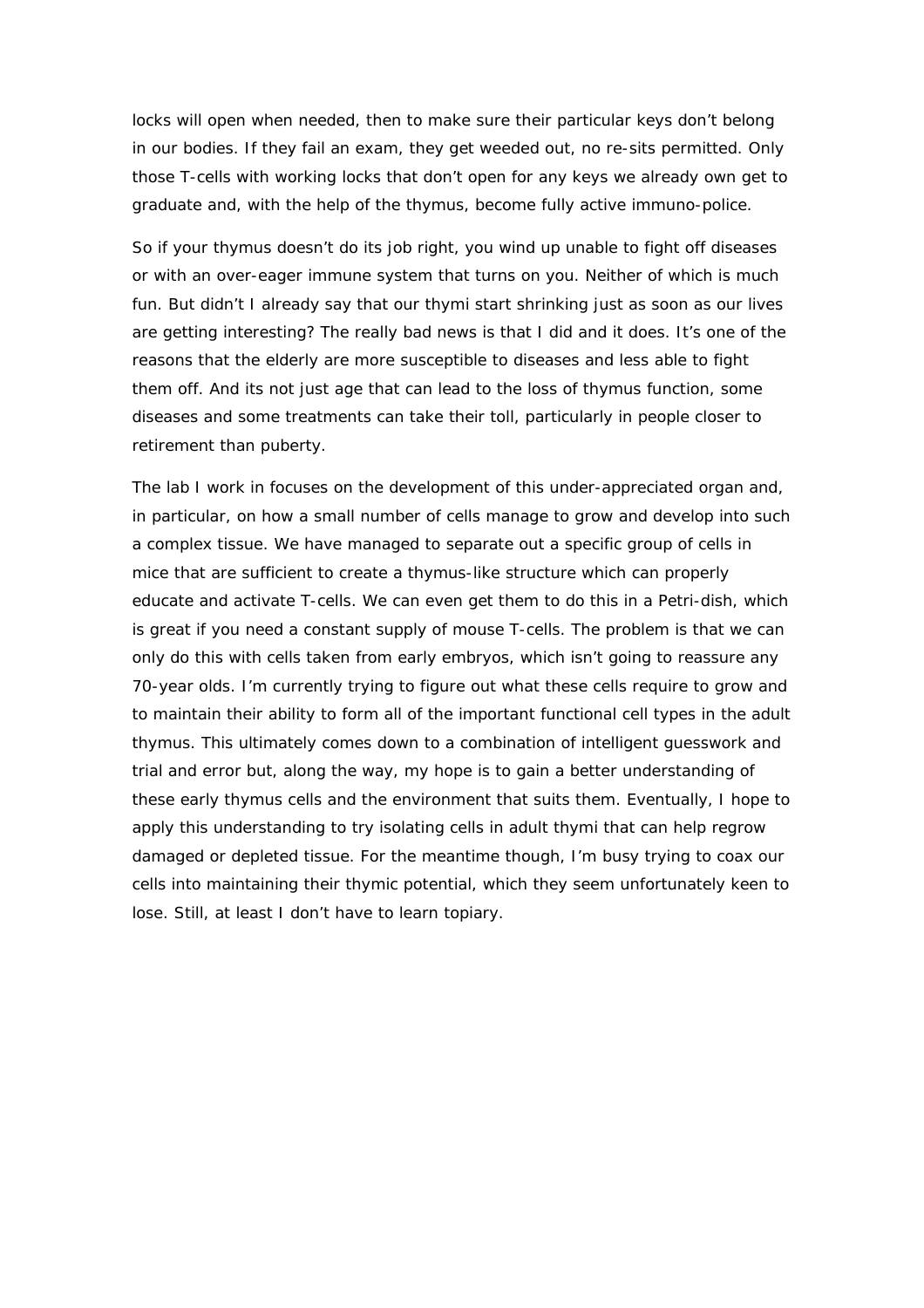



## **Max Perutz Essay Prize 2008: COMMENDED**

# Resilience to suicide: Protective Barrier or Reduced Risk?

### **Judith Johnson**

20<sup>th</sup> February 2008 dawned with sobering news: Jenny Parry had been found hanged in Bridgend. Her death was the most recent in a year-long spate of 17 suicides amongst the town's young people, which left Britain shocked. What was the cause of these tragedies? News reports were rife with speculation. Ideas of a local suicide cult were soon exchanged for a much more contemporary culprit, the internet. Before long social networking sites such as Bebo and Facebook found themselves fighting accusations, as the media labelled them the catalyst, the trigger and even the cause of the unfolding crisis.

Had the newspapers thought to consult suicide statistics, they may have found less cause for sensationalism. Though deeply saddening, when the figures are considered the deaths are not quite so shocking. For a start, suicide is the leading cause of death amongst 18-25 year olds. Further, suicide risk factors in Bridgend are all elevated above average levels. Amongst the counties of Wales it has the second highest rate of binge drinking, and the third highest rate of both substance misuse and unemployment. It also has one of the lowest rates of disposable income in England and Wales, and a higher than average rate of mental illness. Couple these facts with suicide cluster theory, which states that knowing someone who has committed suicide increases risk and a more grounded explanation is found; Bebo walks free.

And yet this is strangely unsatisfying, for one obvious reason: the vast majority of Bridgend's young people will not die by suicide. It could be argued that perhaps the individuals who died were those experiencing the highest level of risk. Maybe they were those who were unemployed, with substance addictions and mental health problems. It is hard to assess the strength of this argument as there seems to be little support for it, with news reports failing to report excessive substance misuse or mental health issues amongst those who died. This then prompts the question, what distinguishes those who died from the many who survived?

Conventional research has approached this question by studying mechanisms associated with suicidality. It has described a pathway to suicide which is marked by certain negative thoughts, feelings and behaviours. The pathway is unarguably dark, and its full distance is travelled by few. But what if this approach has simply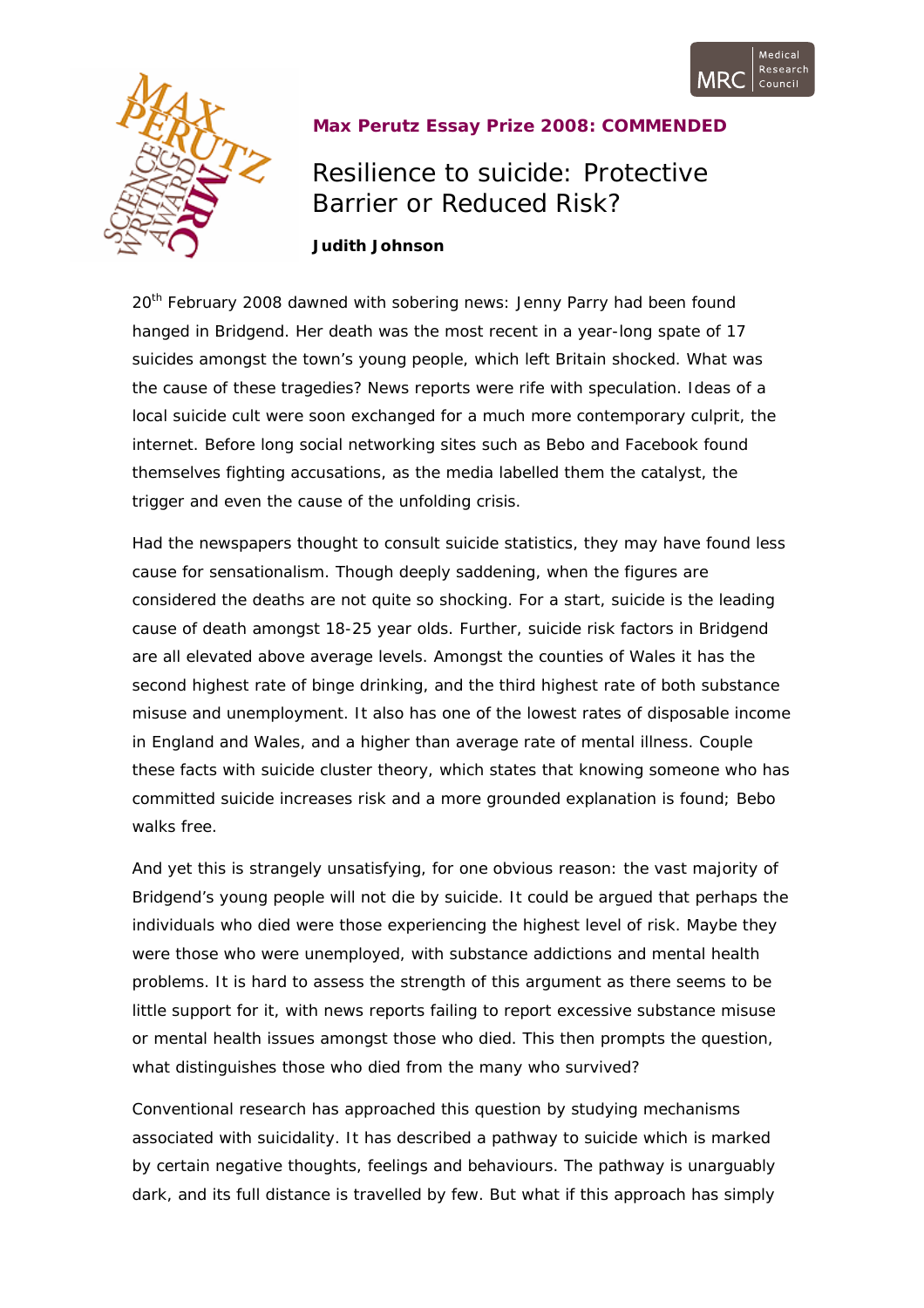missed the point? Perhaps we should not be investigating why individuals die by suicide but ask how so many survive, despite risk. Instead of describing the pathway into suicidal behaviours, this is equivalent to scanning it for potential protective barriers. These barriers, if they exist, may prevent individuals from ever passing a certain point on the journey. Indeed, they may be as critical to the understanding of suicidality as the pathway itself.

This, in essence, is the exploration of resilience to suicide. It suggests that suicidal behaviour results not only from the risk that is present, but from the barriers that are absent. However, it is a relatively unchartered area of research which has not yet found evidence for one foundational issue. This, crucially, is the assumption that these barriers exist at all.

This is not to say that factors which reduce suicide risk have not been studied - to some extent they have. But what these studies have failed to deduce is whether these protective factors act as barriers on the pathway, or merely steps backwards. Say, for example, that a person is facing two known risk factors, such as unemployment and divorce. This person starts to experience suicidal thoughts, and enters the pathway towards suicidality. However, this person is also protected by the resilience factor of social support. The issue raised here concerns *how* this social support has its impact. Does it simply encourage the individual to retrace their steps on the pathway, or does it act as a barrier preventing them passing a certain point, regardless of the risk factors?

This issue is key to understanding the importance of resilience to suicidal behaviours. To return to the person in the example, if social support is a barrier then this individual would be able to withstand suicidality even if they became exposed to additional risk factors, such as depression. Theoretically, this would imply that resilience and risk are not simply separate ends of the same spectrum, but separate dimensions which may interact. If this is the case, the development of resilience could enable an individual to withstand suicide, even when risk factors are elevated.

Unfortunately it is too late for the young people who died in Bridgend, but we have a responsibility to explore interventions for the future. Building resilience may offer a potential prevention method, but before we can examine resilience factors we need to understand whether they exist separately to risk. This, is the first aim of my research.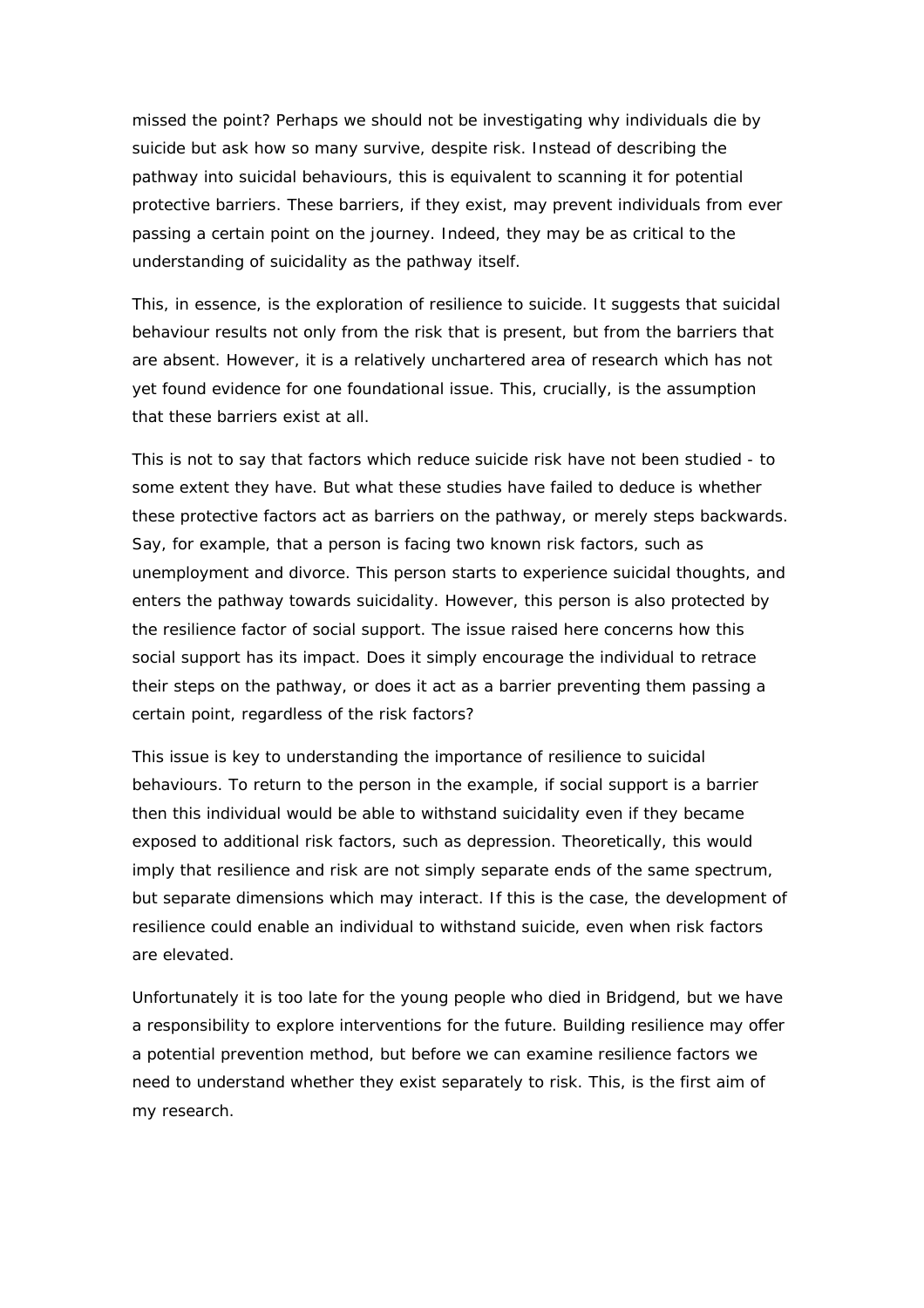



### **Max Perutz Essay Prize 2008: COMMENDED**

# Up close and personal with a herpesvirus

**Rebecca Robey** 

Recently, my best friend's husband of three years developed a nasty rash. His GP took one look at it and immediately diagnosed it as a herpesvirus infection. I can still hear my friend's resonating response to this news: "You've got WHAT???" Fortunately, it wasn't nearly as bad as it sounds. Herpesviruses carry with them something of a social stigma, and are widely associated with sexual promiscuity. Their name conjures up images of the unpleasant and unsightly rash of genital sores commonly known as herpes, which can be spread by sexual contact. But the truth is, most of us are riddled with herpesviruses and never even know it – and that is what makes them so fascinating.

Herpesviruses are, in fact, a large family of viruses one of which – Herpes simplex 2 – causes genital herpes. The other family members include Herpes simplex 1, the virus responsible for cold sores, Varicella zoster virus, which causes chicken pox and shingles (it seems only fair at this point to clarify that this is what the husband in question was actually suffering from), and Epstein-Barr virus, which is usually unnoticed, but can cause glandular fever and, rarely, certain types of cancer. What all herpesviruses have in common is that they have evolved cunning and complex ways of living undetected in their human host. They often lie dormant in their host's body, displaying no outward signs of infection. They are experts at avoiding the attention of the immune system, which seeks out and destroys invading pathogens. And leading the pack is Kaposi's sarcoma-associated herpesvirus (KSHV), arguably the most silent and stealthy of all the herpesviruses.

KSHV causes Kaposi's sarcoma, a cancer characterised by multiple purple-brown lesions on the skin. It was once a rare cancer, seen only in isolated demographic pockets – elderly men of Mediterranean origin and younger people of both sexes in parts of sub-Saharan Africa. For the most part, KSHV infection remains asymptomatic and goes undetected. But in the early 1980s, an unusual epidemic of Kaposi's sarcoma among young men in San Francisco and New York alerted medical practitioners to a new, devastating phenomenon – the outbreak of HIV and AIDS. In AIDS patients, who have severely damaged immune systems, KSHV no longer lies dormant, but frequently results in an aggressive case of Kaposi's sarcoma.